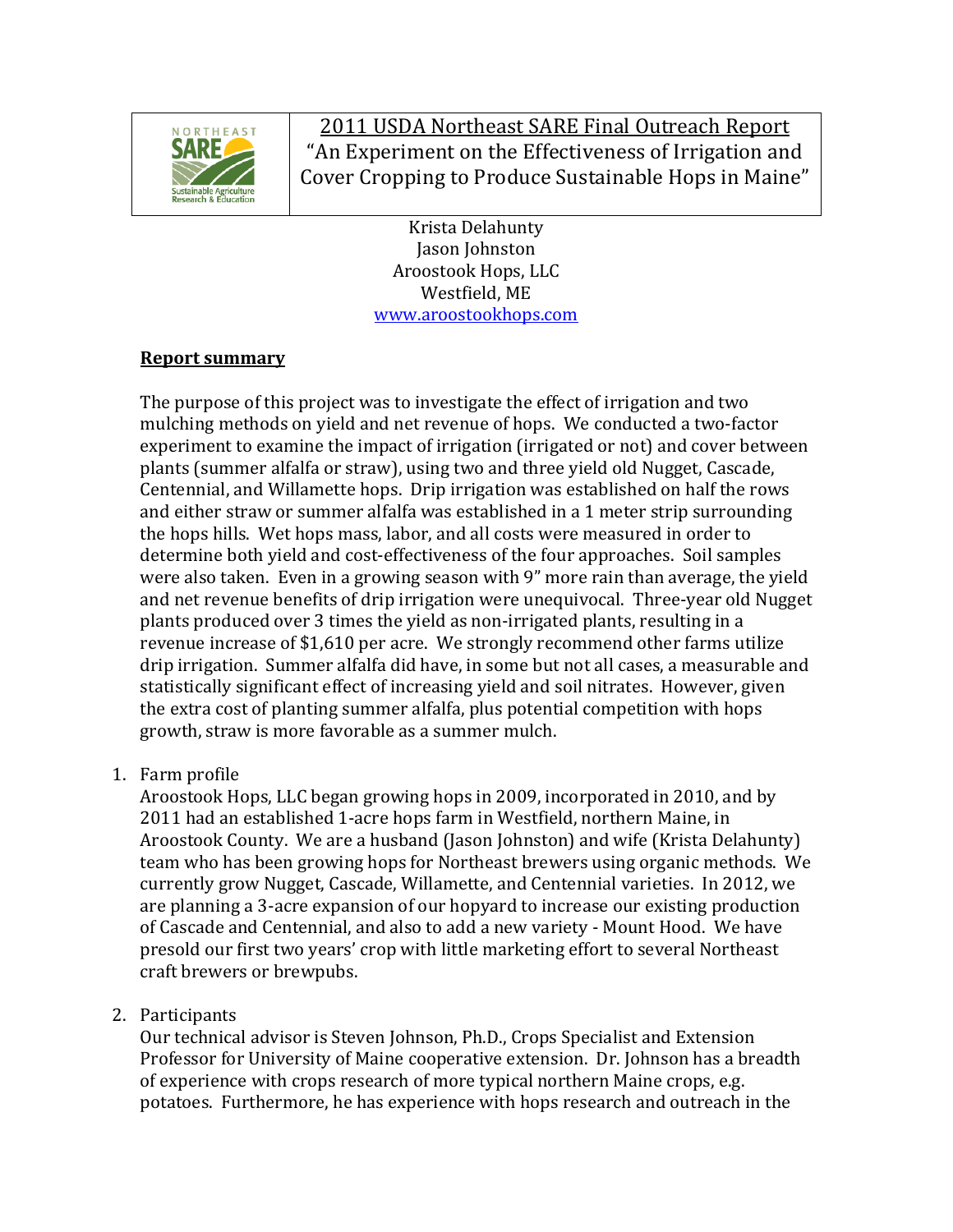Northwest. Dr. Johnson has made several recommendations that have improved our SARE application, and has been an invaluable resource as we continued to explore methods to improve vield and weed control.

### 3. Goal

After preliminary research and on-farm trials using green manures, composted cow manure, and tilling practices, we sought a Northeast SARE to examine the effectiveness of cover cropping methods and irrigation on increasing yield and decreasing labor. We conducted a two-factor experiment to examine the impact of irrigation (irrigated or not) and cover between plants (alfalfa or straw) on yield and net revenue. We measured hop yield in four common commercial varieties (Nugget, Centennial, Cascade, and Willamette) and three planting ages (1, 2 and 3-year old plants). We also conducted soil testing in each treatment/age/variety category to investigate the effect on soil quality of using summer alfalfa as a cover crop. Our goal was to make recommendations to small-scale hops farmers about the costeffectiveness of investing in irrigation and cover cropping.

#### 4. Project activities

We provided a standard set of growing conditions, as follows. We have established 1.5 m wide rows to maintain reduced competition for hops roots and rhizomes; we maintain this by shallow tilling several times per season. We continued to till one strip on either side of the row, but stay 25 cm away from the row center to avoid tilling the current year's growth. We had supplemented all hops rows with composted cow manure the previous year (top-dressed in spring, 2010 with 6 cm deep by 1 m wide and tilled during autumn, 2010). In spring, 2011 we added 10 lb. bloodmeal per 1000 sq. ft. to increase nitrogen (based on low soil N in Fall, 2010). We also added lime at a rate of 30 lbs. per 1,000 sq. feet. The between-row space (3 m) had previously consisted of grass and weeds that we controlled by mowing. We had this tilled in early spring 2011, and planted with a mix of perennial leguminous and flowering plants (white clover, buckwheat, alfalfa) to increase soil nitrogen, reduce compaction, and attract beneficial insect predators. Hops bines were strung in mid to late May using coir twine on 15' (above ground) trellising consisting of 4X4" center posts, 6X6" end posts at an angle, and 3/8" aircraft cable.

We surveyed all plants weekly for insects, and planned to use manual methods to remove them unless an infestation required us to use an organic-approved insecticide. During 2009, we did not have problems with aphids or spider mites, but we did have a moderate problem with a Lepidoptera larvae, likely *Polygonia interrogationis,* which we controlled by hand picking. This year (2011) we had the caterpillars return at the beginning of July. We decided that with the numbers we observed, hand picking was not a feasible control method, and sprayed Thuricide (a *Bacillus thuringiensis* product) once weekly for the month of July, which we found to be a very effective control.

We also monitored for other problems, especially powdery and downy mildews, and consulted with our technical advisor, Dr. Steven Johnson, and the Northeast Hops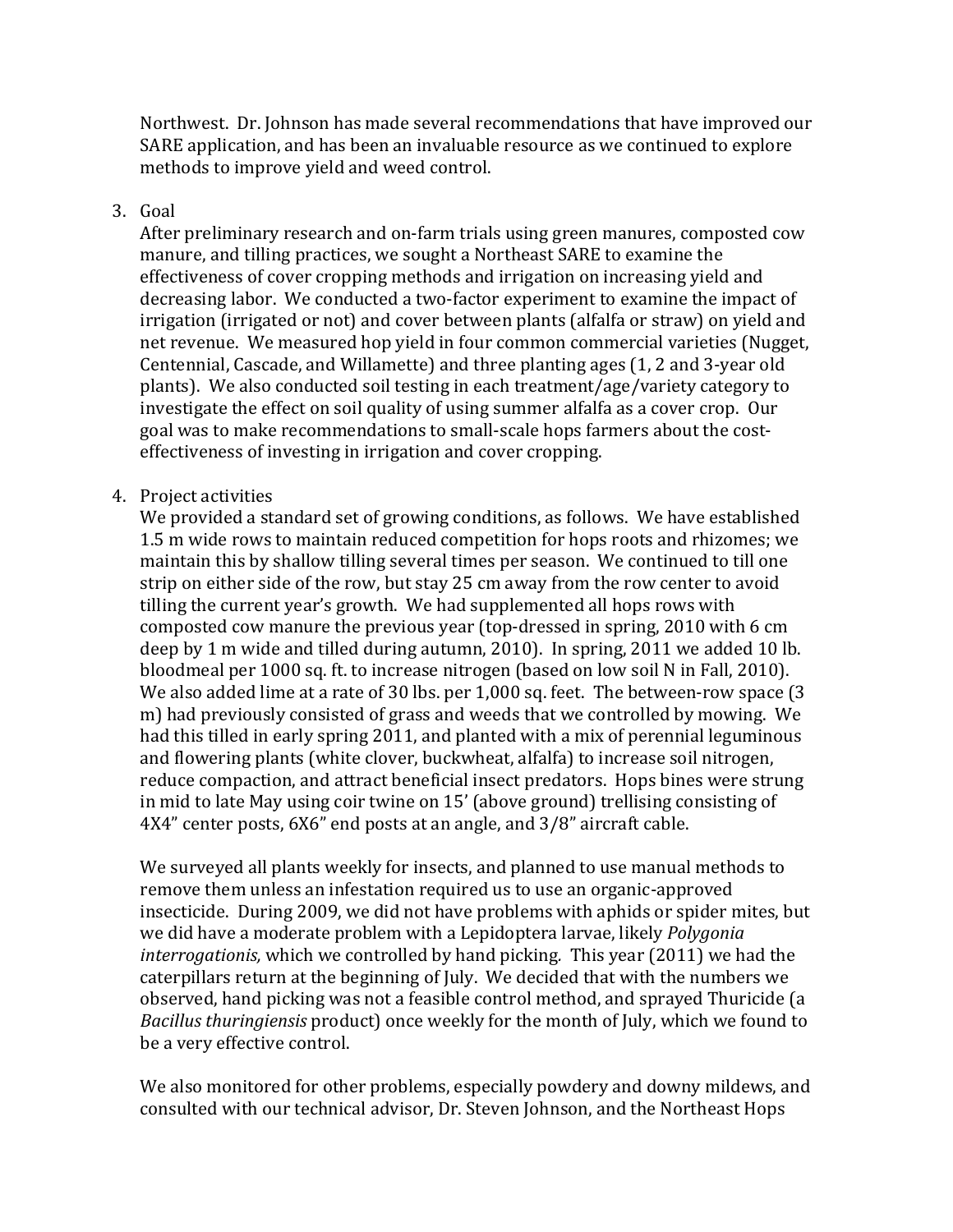Alliance technical advisor, Steve Miller, for advice. In late August just prior to hops harvest, we experienced downy mildew outbreak, observed by browning of cones and clusters of cones with stunted development. We first noted it in our Centennial hops, but it quickly spread to all varieties and impacted Nugget the most, perhaps since it was later to mature and pick and thus had longer exposure time to the pathogen. We did spray Serenade ASO fungicide upon identification of the downy mildew (Aug  $19<sup>th</sup>$ ), but did not repeat spray since we were so close to harvest. We acted as quickly as possible to harvest, but still had a significant impact on our hops and anticipate that management of downy mildew will be a challenge for us in 2012 as it will likely return. For hops yield measurement purposes reported here, we included all cones on a bine, but culled browned cones before drying and packaging for sale of our hops.

Aside from the standard growing conditions described above, we manipulated two factors that we anticipated to have the greatest impact on increasing vield or reducing labor – irrigation and weed cover. We used two cover methods to examine weed suppression effectiveness within the 90 cm row center: straw and summer alfalfa. Straw was applied in the space between plants, but not right up to the plant so as not to promote mold or fungal growth. Straw that was used for winter mulching (imperative to avoid winterkill) was removed from the crown in early spring, and additional straw was added to achieve 8 cm of straw. Summer alfalfa was planted as the other cover. We planted in mid-May, in 1 m wide strips around the hops plants, except for the 10 cm around the hops crown. We came to decide upon summer alfalfa because we were looking for a plant that would act as a nitrogen fixer, grow to a moderate height to not outcompete bine growth, and also be easily winterkilled in order to not become invasive around the hops crowns where tilling is not possible. We sought an annual crop because other hops farmers we communicated with had reported that the fibrous roots of clover reduced hops yield due to competition. During 2009 we experimented with cowpeas and found that they were a fairly effective weed competitor if planted densely. We had planned to use this same cover crop for 2010, but were concerned that cowpeas may not be hardy enough to withstand a cool spring despite our 2009 success with them. Thus, we settled on summer alfalfa for previously mentioned reasons and also because it grows long taproots which aids to reduce soil compaction.

Irrigation was the second manipulated factor. Alternating rows were irrigated or non-irrigated by a drip emitter irrigation system, purchased from Allens Seed (Exeter, RI). Our system originated at the external faucet from our garage  $(3/4"$ diameter plumbing), which had a hose thread watering timer (9001D, DIG Irrigation Products, Vista, CA) that then connected to a  $\frac{3}{4}$ " garden hose. The garden hose ran down to our hopyard, where it hooked in to a 1" screen filter using an adapter and a 2" schedule 80 nipple. From the filter, a  $1"$  12 psi/2-20 gpm pressure regulator was connected, followed by a 0-30 psi pressure gauge mounted to a stake driven in the ground. A 180' Toro flat tube 1" header line ran from the pressure gauge perpendicular to the hops rows in front of the first post for each row. From the header line, a shut-off valve connected 15 mil T-tape which was laid close to the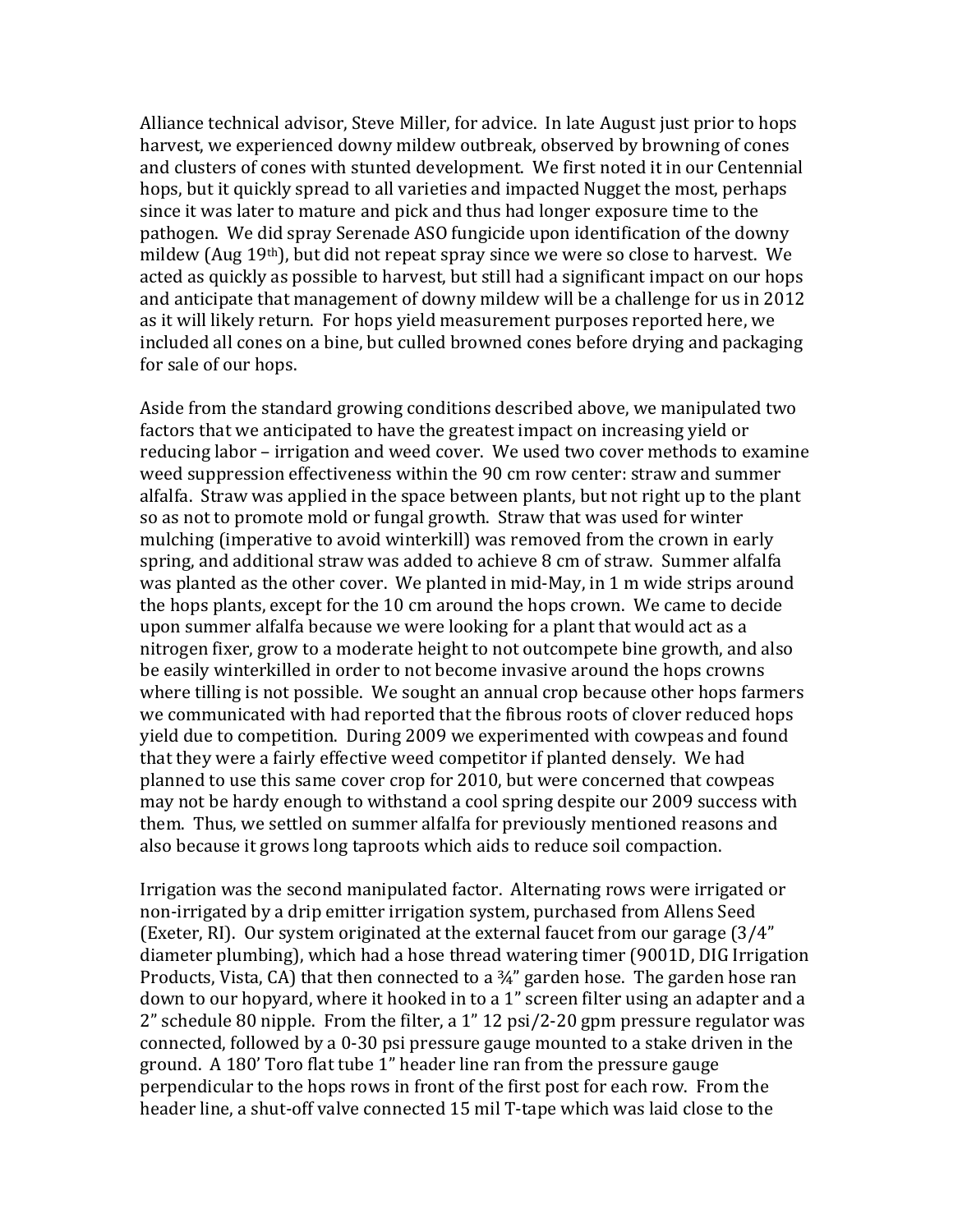hops crowns along the length of the row  $(1 \times 250'$ ,  $4 \times 200'$ ,  $1 \times 150'$ , 1 $\times 50'$ , see Hopyard Plot) and ended a foot past the last crown, where end sleeves fitted over folded T-tape completed the line. Irrigation was conducted as needed, i.e. every day it did not rain. We found that we could run our system of seven lines without losing pressure at the end, though it was designed to shut off individual lines in order to alternate watering, if needed. Running the system for 3-4 hours in the morning was sufficient to completely soak the ground near the crowns on dry days. If we had not received a soaking precipitation for two to three days, we irrigated. This criterion resulted in little use of the system for the excessively rainy months of June and August 2011, but we used irrigation the most in July. We also measured weekly precipitation at our farm in order to assess the value of irrigation versus ambient precipitation, and obtained NWS precipitation records for comparison of monthly average rainfall and monthly totals from our local airport (Northern Maine Regional Airport, PQI) located in 11 miles away in Presque Isle, ME.

In order to assess the two factors we manipulated (irrigation and weed cover), we measured three main components: wet hop whole cone vield on established 2 and 3-year old plants (mass in grams), first year bine growth (height in cm) of springplanted rhizomes, and soil macronutrient changes from autumn, 2010 to autumn, 2011. See HopyardPlot for a map of our varieties and treatments. The wet hop cone yield was taken for all four varieties (Willamette, Nugget, Cascade, and Centennial) and two plant ages (2-years and 3-years). We measured cone yield by measuring wet mass per bine for 10 bines. We systematically selected bines for a particular variety/treatment combination by either selecting every second bine when there were greater than 20 hops per age/treatment combination, or by selecting every bine for hops with less than 20 plants per group. We did not select bines that had been significantly defoliated, stunted by fungal growth, or were less than 3 m in height. The bine height of 1-year old plants was measured for Centennial in mid-August, since cone growth is not usually substantial until the second year. The soil samples were taken in early November 2011, post-harvest and after fall tilling was completed. Each of the experimental treatment categories had a separate sample taken, resulting in comprehensive soil data for 20 total treatment/variety/age combinations. Soil was obtained using a spade dug 3-4" deep in multiple areas over the section being measured, which was then placed in a clean plastic bucket and mixed well before a subsample of roughly less than a pint in volume was finally placed in the labeled sample box. Soil samples were analyzed by the Maine Soil Testing Service at the University of Maine (Orono, ME). The comprehensive test yielded the following soil data; pH, organic matter  $(\%)$ , nitrate-N (ppm), lime index, phosphorus (lb/A), potassium (lb/A), magnesium (lb/A), calcium (lb/A), sulfur  $(ppm)$ , copper (ppm), iron (ppm), manganese (ppm), and zinc (ppm); soil microbial activity tests were also determine on two-samples.

We statistically analyzed wet mass as a dependent variable by conducting a twofactor ANOVA followed by Tukey's HSD test for specific pairwise comparisons. A separate model was conducted for each age/variety combination. Then, we used mean yield per plant, converted to predicted dry yield per plant and total input costs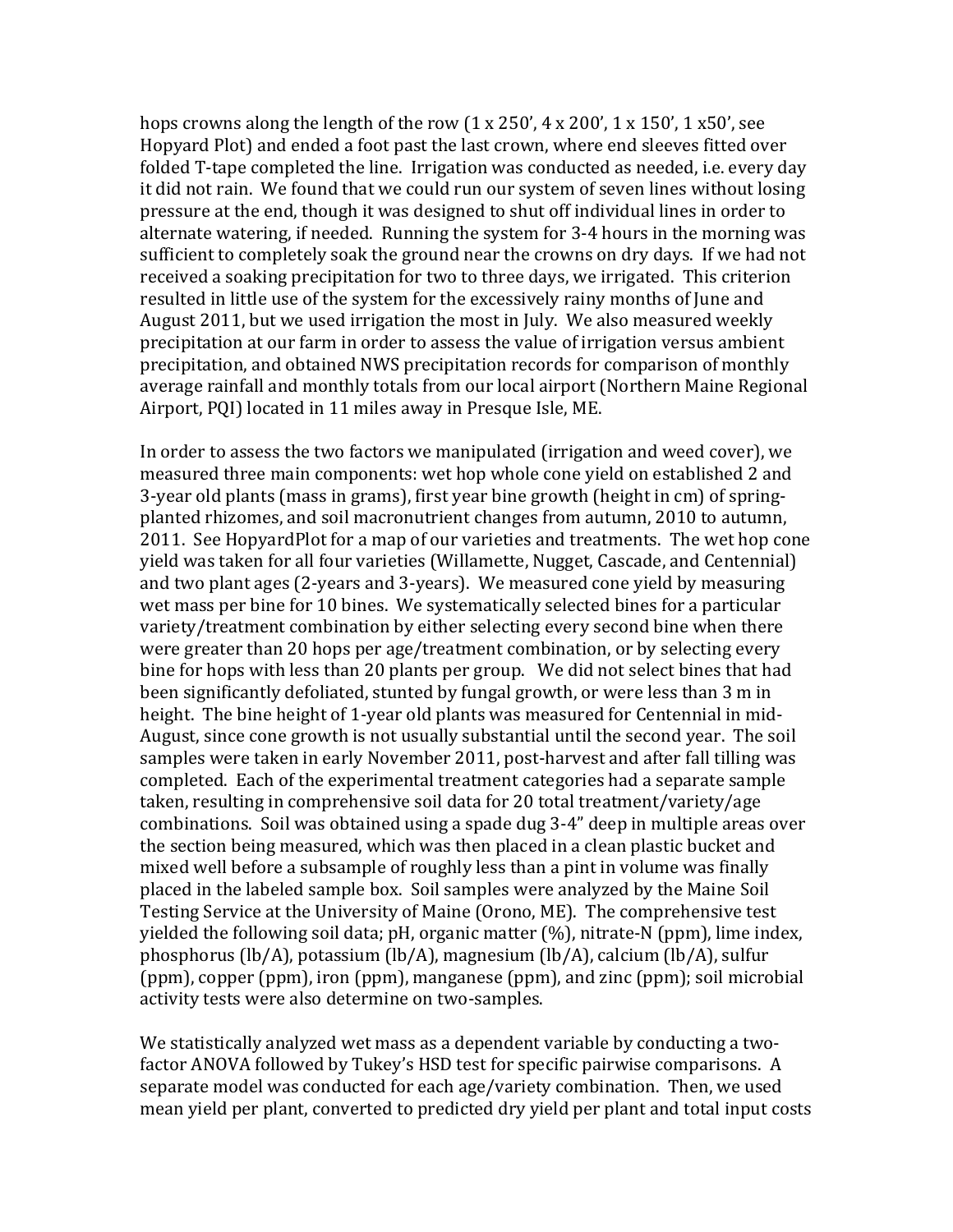of labor, cover cropping, and irrigation by treatment to calculate mean gross net revenue per plant, using the average hops price for 2011 of \$2.77/dry pound (summarized in Table 5). By measuring both yield and net revenue we were able to distinguish between simple yield versus yield corrected for labor, irrigation, and other inputs. In order to do this we kept track of all labor time per treatment (we recorded labor cost per row and divided by number of plants) and calculated per bine costs of labor as well as the costs associated with each treatment. Therefore, we are able to tell farmers (in particular) whether it is cost-effective to utilize irrigation and alfalfa versus straw.

## 5. Results

## *Hops)wet)mass*

Irrigated hops plants produced significantly higher wet mass of cones for all varieties pooled (Figure 1), regardless of age (2-year plants,  $p=0.0026$ , 3-year plants,  $p<0.0001$ ). For the four age X variety combinations for which we tested both factors results are summarized in Table 1 and Figures 1 and 2. All four had significantly ( $p < 0.05$ ) higher wet mass with irrigation. Comparing irrigated to nonirrigated plants (Table 2) under straw cover, irrigated plants produce 0.88 to 3.04 times the yield of non-irrigated plants. The effect of cover type is more equivocal. Two-year Cascade plants had higher ( $p=0.0201$ ) wet mass with alfalfa, whereas yield in two-year old Nugget had higher yield ( $p=0.0038$ ) with straw cover. Yield did not differ by cover type in two-year old Centennial plants ( $p=0.26$ ) or three-year Nugget ( $p=0.093$ ). While we did not measure weeds, anecdotally we found weeds to be more dense in the alfalfa versus the straw rows.



*Figure 1: Irrigated plants produced more hops yield than non-irrigated plants for all varieties and ages combined.*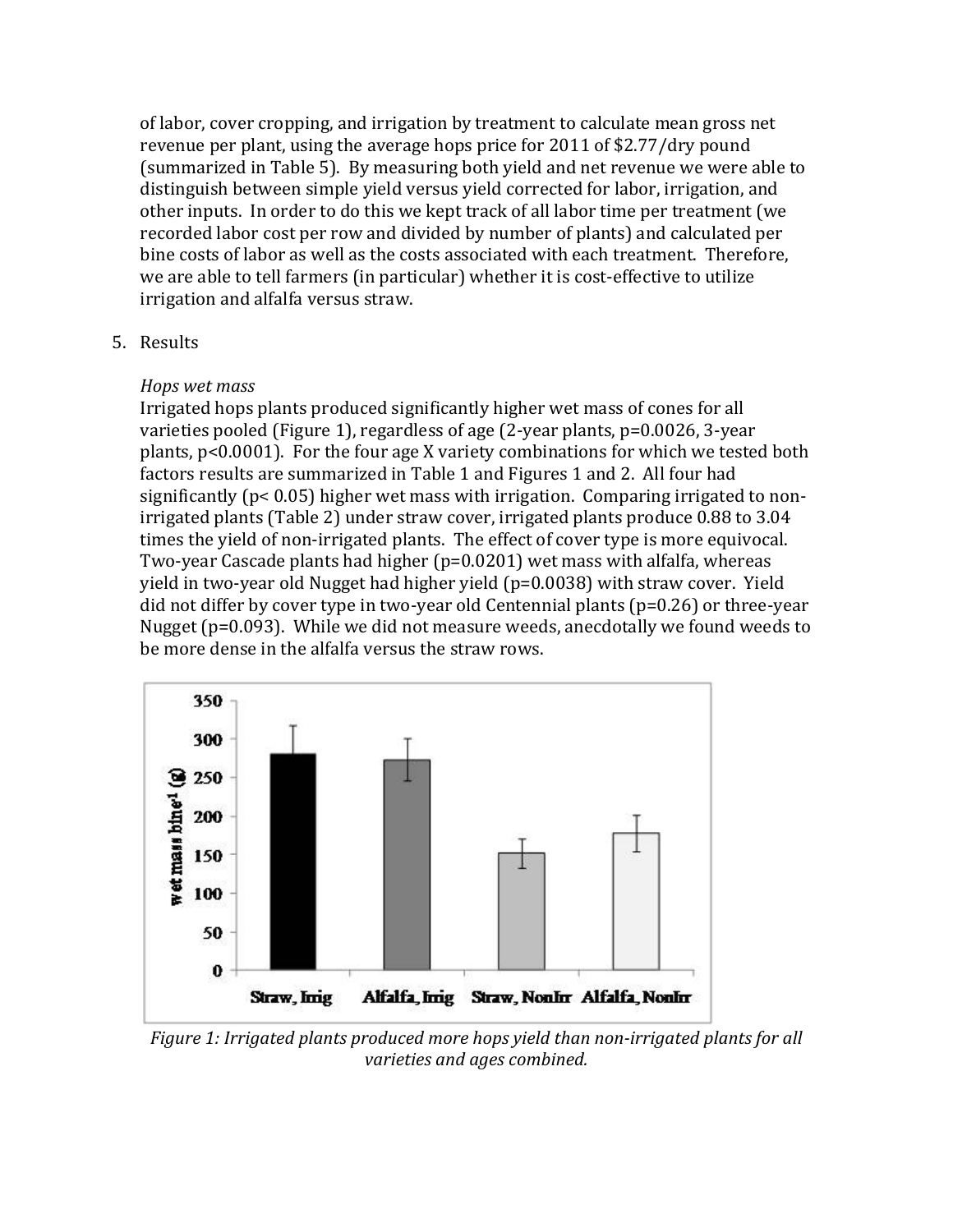|               |                                 | Irrigated                                          |                  | Non-Irrigated    |
|---------------|---------------------------------|----------------------------------------------------|------------------|------------------|
|               | Straw                           | Alfalfa                                            | Straw            | Alfalfa          |
| Cascade, 2    | $144.9 \pm 34.4$ $353.2 \pm 37$ |                                                    | $165.3 \pm 28.7$ | $132.7 \pm 42.9$ |
| Centennial, 2 |                                 | $94.6 \pm 12.6$ 123.9 $\pm$ 14.9                   | $56.9 \pm 14.9$  | $59.4 \pm 12.1$  |
| Nugget, 2     |                                 | $66 \pm 10.3$ $36.5 \pm 4.2$                       | $32.2 \pm 10.3$  | $12.8 \pm 4.4$   |
| Nugget, 3     |                                 | $707.6 \pm 48.1$ 431.4 $\pm 58.8$ 233.1 $\pm 44.8$ |                  | $348.2 \pm 31$   |

*Table 1: Hops wet mass per bine (grams, mean+/-SE) by irrigation and cover condition (number after variety indicates age of plant).* 

Table 2: Ratio of hops yield for irrigated versus nonirrigated plants (number after *variety indicates age of plants).* 

| Ratio of Irrig vs. NonIrr Yield |      |
|---------------------------------|------|
| Cascade, 2                      | 0.88 |
| Centennial, 2                   | 1.66 |
| Nugget, 2                       | 2.05 |
| Nugget, 3                       | 3.04 |



*Figure 2: Wet hops mass yield per bine (grams, mean+/-SE) by irrigation and cover* condition (Irr = irrigated, NonIrr = nonirrigated, number after hops variety indicates *age of plant).* 

## *Growth of first year plantings*

Late season bine height of first year centennial plants did not differ by cover or irrigation (F<sub>3,14</sub> = 1.71, p = 0.21).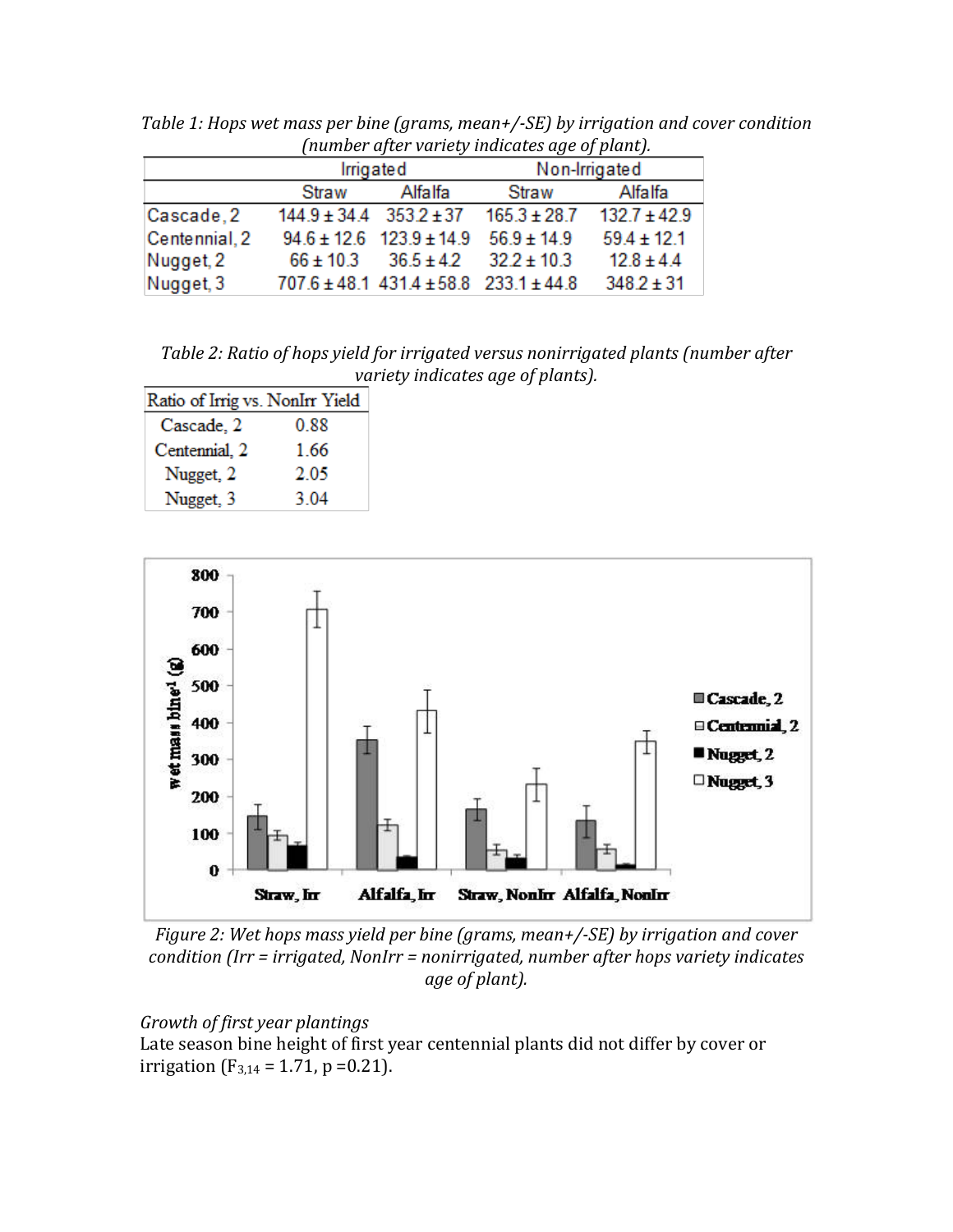### *Soil)tests*

Raw soil test summaries are provided in Table A1, with one soil test result for each variety X age combination, irrigation, cover type, and soil history. While we only had one soil test result for the two different crop histories of our one-acre plot (previously potato versus previously lawn) from 2010 prior to our study, we calculated the difference between 2011 post-experiment versus 2010 soil testing (Table A2). Furthermore, we compared differences in macronutrients, organic matter, and pH for soil tests from within the hopyard portion that was previously planted in potato (Table 3). pH was higher in straw versus alfalfa ( $p=0.0345$ ) and in irrigated over non-irrigated (p=0.0022). Both phosphorus and magnesium (pounds per acre) were higher in straw versus alfalfa ( $p=0.021$  for phosphorus and  $p=0.02$ for magnesium), and were higher in irrigated versus non-irrigated ( $p=0.0048$  for phosphorus and p=0.0016 for magnesium). Conversely, nitrates were higher in alfalfa versus straw (p=0.0218), while there was no effect of irrigation on nitrates. There was no effect of cover or irrigation on either potassium pounds per acre or organic matter.

| NO <sub>u</sub><br>пH<br>Organic  <br>Mg                                            |
|-------------------------------------------------------------------------------------|
| previously planted in potatoes.                                                     |
| Table 3: Soil test results by irrigation and cover conditions for subset of hopyard |

|                                                                                                     | пH | K | Mg | Organic | NO <sub>4</sub> |
|-----------------------------------------------------------------------------------------------------|----|---|----|---------|-----------------|
| Alfalfa, Imig   6.2+0.04   41.3+1.8   620.3+63.5   243.3+10.1   4.13+0.32   6+0.71                  |    |   |    |         |                 |
| Alfalfa, NonIrr   5.9±0.12   35±1.8   480.7±25.4   235.7±6.5   4.07±0.03   6.67±1.3                 |    |   |    |         |                 |
| Straw, Irrig   $6.5\pm0.12$   $50.6\pm4.4$   $587\pm164$   $344\pm26.5$   $4\pm0.21$   $4.33\pm1.5$ |    |   |    |         |                 |
| Straw, NonIrr   6.05±0.1   39.1±1.7   643.5±89.2   219.5±14.5   3.78±0.11   3.25±0.25               |    |   |    |         |                 |

## 6. Economics

We determined the economic benefit of the use of different cover and irrigation strategies by using the yield of our 3-year old Nugget plants. These hills are closest to reaching the full hops production potential. However, the vields reported here are not close to other commercially-produced hops which we attribute both to age, land use history, cultural practices, and yield loss due to downy mildew during 2011. We converted wet yield to dry yield by multiplying by .25, from our own estimates based on drying wet hops. We then determined yields per acre by multiplying the per plant yields by 1245 hills, which is the density of hills for our hopyard (again, less dense than other commercial operations). We calculated revenue per acre using the 2011 U.S.D.A National Agricultural Statistics Service average price for hops of 2.77/lb. Then, we calculated the annual cost of materials and labor (at \$15/hour) for irrigation, straw, and alfalfa. Alfalfa costs were based on 19 lbs. of alfalfa seed, straw costs were based on 4 round bales. Irrigation costs were based on all material costs (Table 4) divided over 5 years, which may be expected to be the replacement time of the materials. Annual operating costs were based on electricity costs of pumping water, and assume no cost for water supply.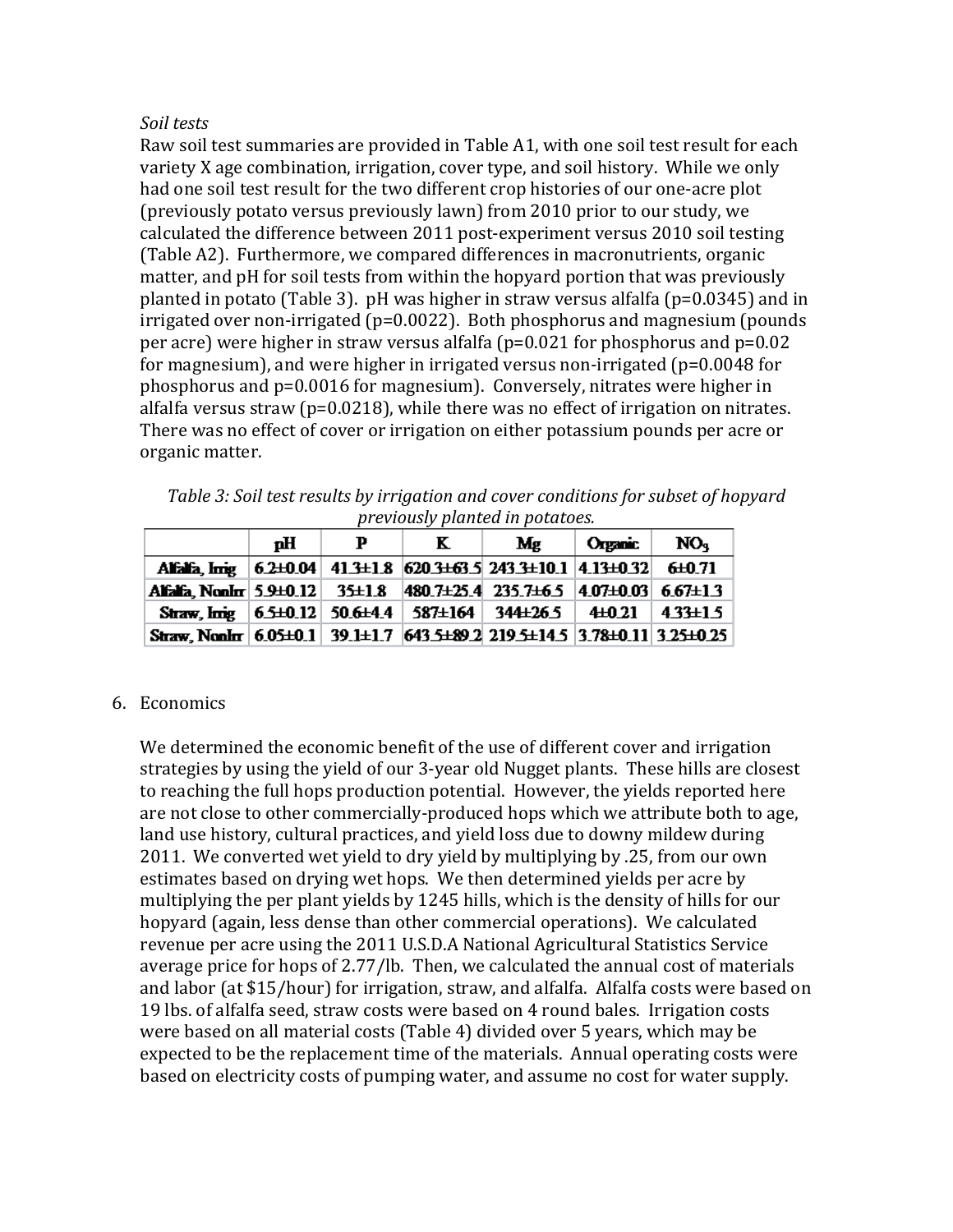| `able<br>$\Delta$ |  |
|-------------------|--|
|-------------------|--|

| <b>Irrigation Installation Costs</b>                        |  |
|-------------------------------------------------------------|--|
| 21 X 200 feet rows (@ 10' row spacing, plants spaced 3.5")  |  |
| 4200 I.f. driptape                                          |  |
|                                                             |  |
| \$39.00 spigot timer                                        |  |
| \$82.00 head setup (regulator, filter, guage, etc.)         |  |
| \$232.00 mainline (\$1/ft. * 220)                           |  |
| \$184.39 drip tape                                          |  |
| \$2.10 endsleeves                                           |  |
| \$10.00 repair                                              |  |
| \$53.60 freight                                             |  |
|                                                             |  |
| \$603.09 Total Installation costs/acre                      |  |
| \$120.62 Ammortized cost (assumes 5 year life)              |  |
| \$48.07 annual operating costs (water free)                 |  |
| \$168.68 total annual material cost/acre                    |  |
|                                                             |  |
| \$120 estim. Installation labor costs/acre                  |  |
| \$24 annual cost (assume 5 year grub/dripline replacement)  |  |
|                                                             |  |
| \$192.68 total ann. Material + labor cost/acre over 5 years |  |

Table 5 summarizes the revenue increase from experimental treatments. Treatment net revenue assumes a minimum investment of straw with no irrigation. Thus, the other three treatments are compared to this baseline. Alfalfa may increase yield under no irrigation, but, the differential benefit of alfalfa with irrigation is negligible. However, it is clear that the combination of irrigation and straw yields both the highest hop yield as well as the highest revenue per acre. From an economic standpoint it is clear that the minimal investment in irrigation equipment produces substantial revenue increases. In our analysis, \$200 in irrigation per acre yields \$1,610 in increased revenue. Even if a larger expenditure of a dedicated well or irrigation pond were factored in, there would likely still be net revenue gains. (Note: this is not total net revenue. Instead we set non-irrigated, straw as zero and calculated the increase in revenue, while subtracting irrigation costs, for the other treatments. Individual farmers would need to figure their own breakeven point based on their other farm costs.)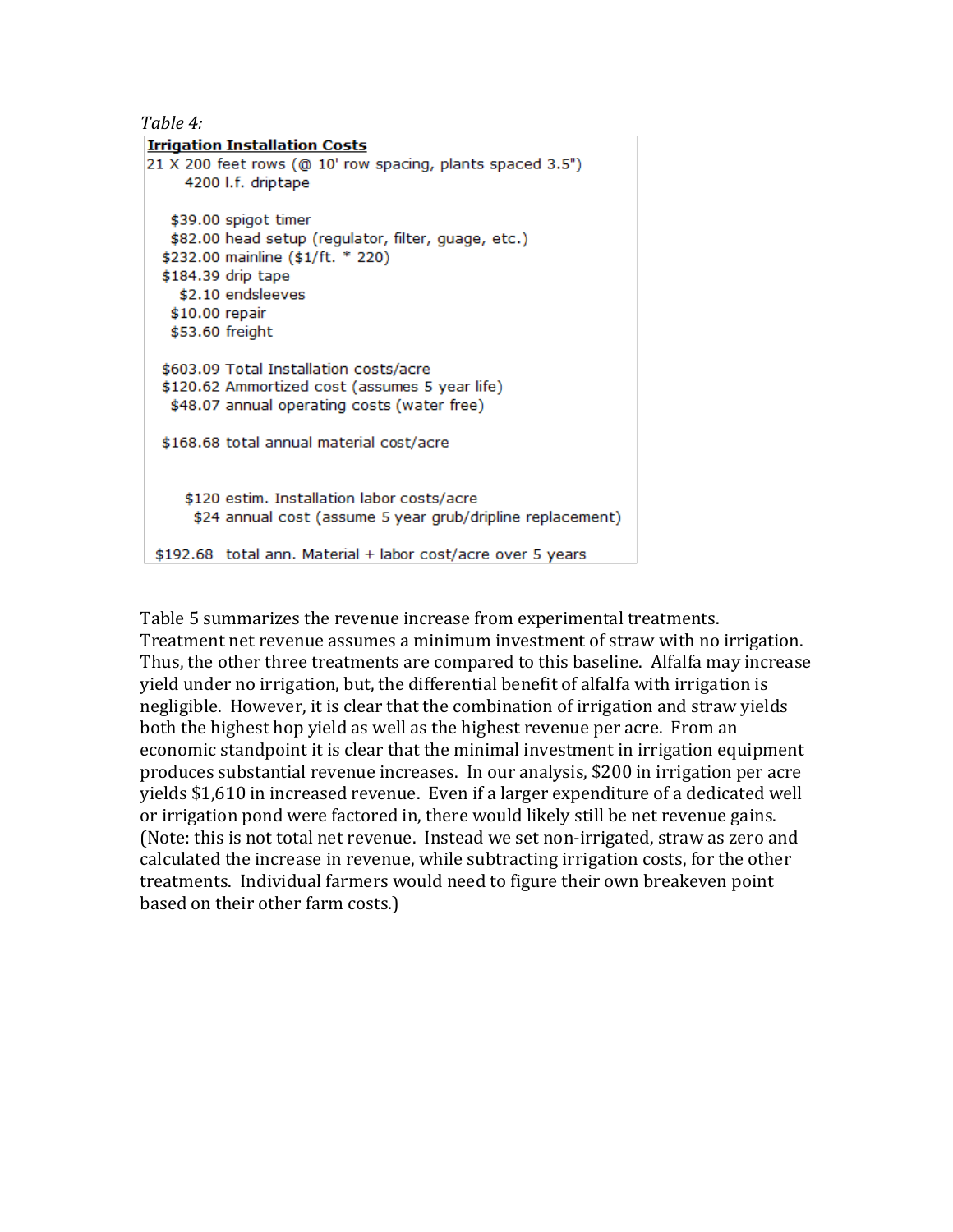|                                           |               | <i><b>DUSCIINE JOF COMPUTISOIL</b></i> |            |                       |
|-------------------------------------------|---------------|----------------------------------------|------------|-----------------------|
|                                           | Non-Irrigated |                                        | Irrigated  |                       |
|                                           | <b>Straw</b>  | Alfalfa                                | Straw      | Alfalfa               |
| Wet yield bine <sup>-1</sup>              | 233.1         | 348.2                                  | 707.6      | 431.4                 |
| Wet yield plant <sup>-1</sup>             | 466.2         | 696.4                                  | 1415.2     | 862.8                 |
| Wet yield $(kg)$ acre <sup>-1</sup>       | 580.2         | 866.7                                  | 1761.3     | 1073.8                |
| Dry yield (kg) acre <sup>-1</sup>         | 145.1         | 216.7                                  | 440.3      | 268.5                 |
| Gross revenue acre <sup>-1</sup>          |               | \$885.82 \$1,323.22                    |            | \$2,689.01 \$1,639.40 |
| Irrigation install                        | \$0.00        | \$0.00                                 | \$144.62   | \$144.62              |
| <b>Irrigation annual</b>                  | \$0.00        | \$0.00                                 | \$48.07    | \$48.07               |
| <b>Straw bales</b>                        | \$191.47      | \$0.00                                 | \$191.47   | \$10.00               |
| Straw labor                               | \$105.00      | \$0.00                                 | \$105.00   | \$0.00                |
| Alfalfa seed                              | \$0.00        | \$310.19                               | \$0.00     | \$310.19              |
| Alfalfa labor                             | \$0.00        | \$45.00                                | \$0.00     | \$45.00               |
| Treatment costs acre <sup>-1</sup>        | \$296.47      | \$355.19                               | \$489.16   | \$557.87              |
|                                           |               |                                        |            |                       |
| Treatment revenue gain acre <sup>-1</sup> | \$0.00        | \$378.69                               | \$1,610.50 | \$492.18              |

Table 5: Revenue increase per experimental treatment, with non-irrigated straw as *baseline)for)comparison.*

## 7. Conditions

Our one-acre hops plot has two different land use histories. About one-quarter of the area was previously lawn, while the remainder was previously used for potato/grain/broccoli rotation. The lawn portion had hops rows tilled into it and rhizomes were first planted in 2009. The agricultural portion was planted with rhizomes in 2010, and the year prior to that it was planted in potatoes by the adjacent farmer landowner. Thus, within a variety X age comparison of irrigation or cover factors, the hills have had the same land use history. However, when comparing across ages, for example, this is also comparing across different land use histories as well as fertilizer and other cultural inputs. We took one soil sample each to get a sense of the two different soil profiles to plan for spring, 2011. However, at that time we didn't even anticipate applying for a SARE grant. Thus, in making soil test comparisons between 2010 and 2011 we have much more detailed info for 2011.

The second site condition directly relevant to our field study was the exceptionally high amount of precipitation in our region during summer, 2011. Rainfall totals at Aroostook Hops for June, July, and August, were approximately 10, 2, and 9 cm above the average for Presque Isle, ME (Fig. 3). Thus, any beneficial effect of irrigation was expected to have been dampened or completely negated. Thus, our significantly higher yields for irrigated plants represent a conservative estimate of the benefits of irrigation. However, while the season was much higher than normal, there was still one period of relatively low rainfall. Between 10 July and 20 July only 0.94 cm (0.37 inches) of rain fell at Aroostook Hops. Thus, the benefit of irrigation is underscored by the importance of water during this final period of bine growth and flower production.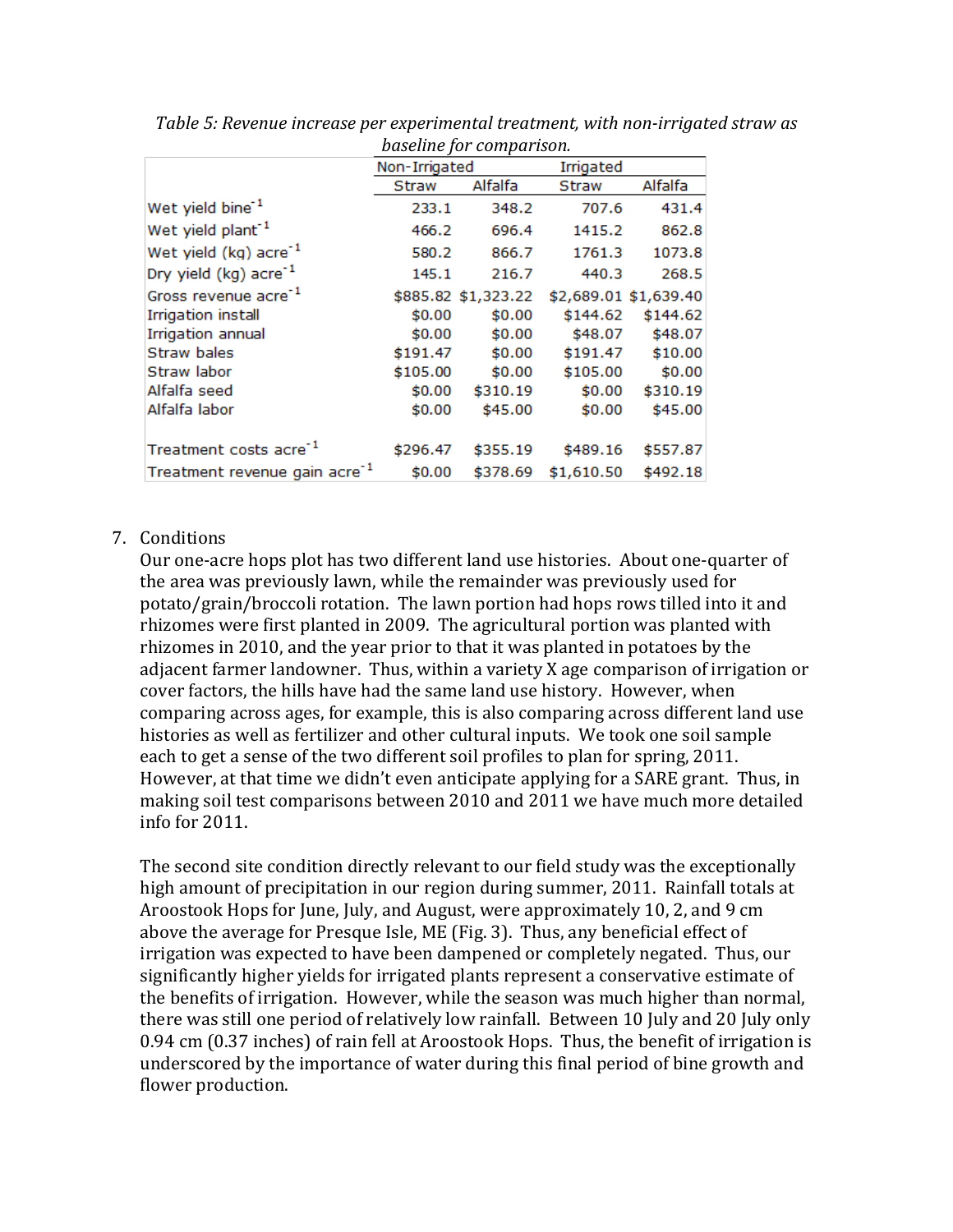

*Figure 3: Summer precipitation at Aroostook Hops (ArHops) and the nearby airport (PQI)* compared to averages for the month.

We also experienced a fairly significant and late (third week in August) infection by downy mildew on all of our bines. This certainly reduced yield. We measured mass of all cones, even though we separated commercially viable versus low grade cones.

## 8. Outreach

Since the outcomes of this experiment are highly relevant to hops farmers in the Northeast, we made the information available to others through all avenues available. We have added a page to our website (www.aroostookhops.com) about our current and future research and outcomes so that interested parties can read a short summary directly from the website and view pictures. In addition, we have made a .pdf version of this report available to download from this website page if anyone is interested in more detail. Secondly, we have made the document available to the Northeast Hops Alliance through their hops expert, Steve Miller, for inclusion in newsletters sent regularly to all members. We have also communicated our results with the hops research team at University of Vermont, Dr. Heather Darby and Rosalie Madden, so that they can share it at the annual UVM Extension Winter Hops Conference in March 2012. Fourth, we have shared our irrigation findings with John Harker, of the Maine Department of Agriculture (http://www.maine.gov/agriculture/mpd/irrigation/WaterUseReporting.shtml) so that they can make recommendations to other Maine hops growers about irrigation needs. As a result of our SARE and our website we occasionally receive emails about the logistics of setting up a hops yard, and we have been willing to share what we've learned. We've also been contacted by UVM Extension hops group about presenting at the 2012 meeting; while we couldn't attend this one, we hope to attend future events (if they are held on a weekend) to learn from others and to share what we've

9. Adoption

learned.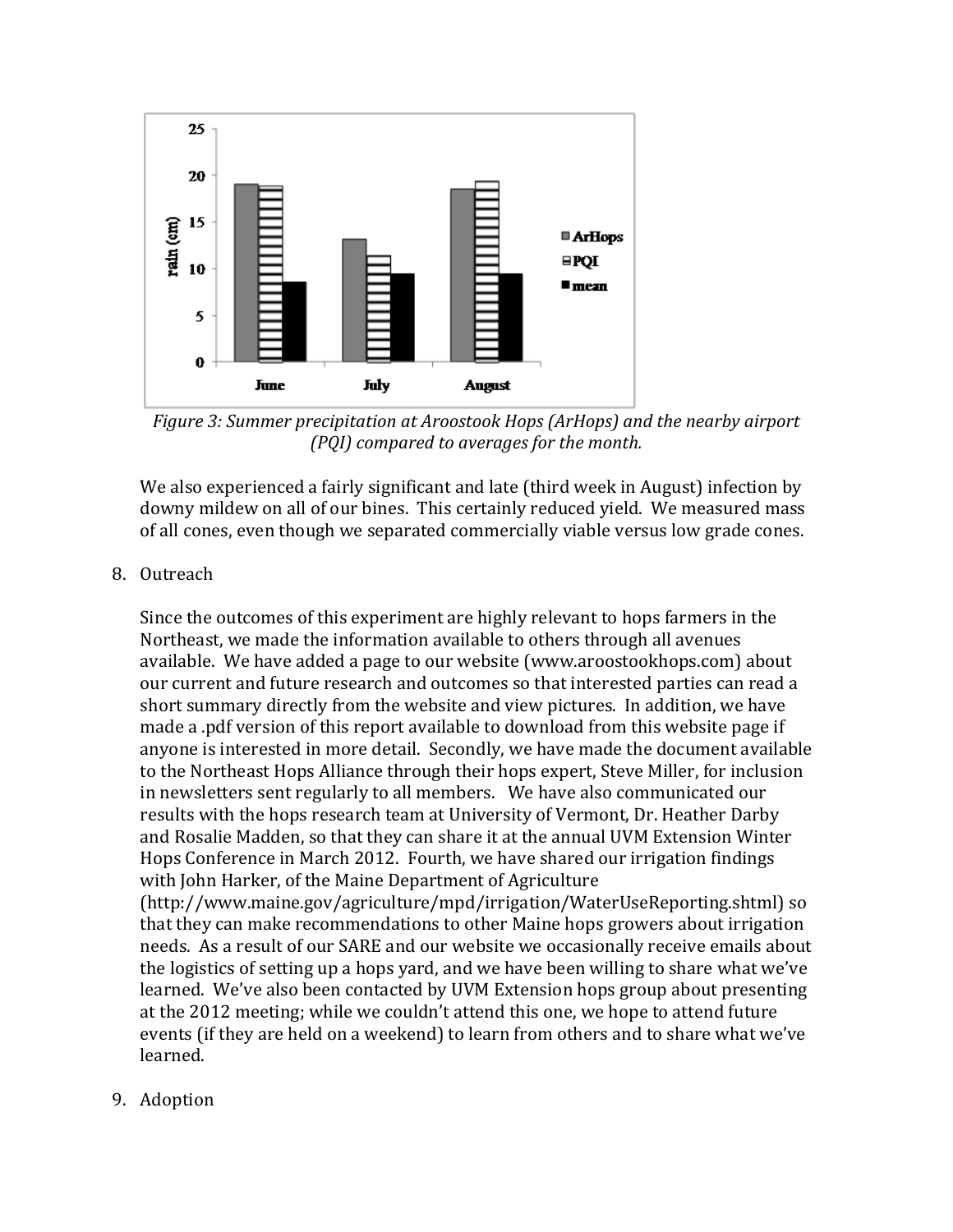We investigated two practices that may have impacted yield, weed growth, and nutrient levels. Based on our results we will continue to expand drip irrigation into all portions of our hops farm, since there was a clear effect on yield that resulted in 3 times greater yield in 3-year old Nugget bines. The cost of installing and maintaining irrigation is small and results in a substantial net increase in revenue per acre of \$1,610. We will not continue to use alfalfa between plants, since it had only a small or equivocal increase in yield, and while it resulted in a statistically significant increase in soil nitrates, this was not enough to justify it use. Instead, we will use straw as a weed mulch and use bloodmeal to raise nitrogen levels to the levels needed by hops bines.

#### 10. Assessment

While the use of irrigation is clearly supported, we have thought about the logistics of maintaining irrigation while reducing labor, given some potential conflict with other hops maintenance needs such as tilling, weed management, winter mulching, and grubbing. In this year, we removed the irrigation in the fall, in order to do fall tilling/weedwacking to reduce established weedy plants. Removing irrigation is labor intensive, especially if they are entangled with weeds. Farmers should consider the best way to install irrigation in their hopyard, while considering multiyear integrated pest management plans, especially for weed control.

Straw was not an overly effective weed mulch. While not quantified, this was especially evident in the area of our hopyard that was formerly lawn. Thus, the most important thing having a good hopyard (without using herbicides) is maintaining a relatively weed-free plot from the start. Once rhizomes are established it is labor intensive to manage weeds, and difficult to remove weeds from close to the established rhizome. Understanding the best way to establish and maintain a low-weed hopyard is the next step that northeast organic hops farmers should collectively consider.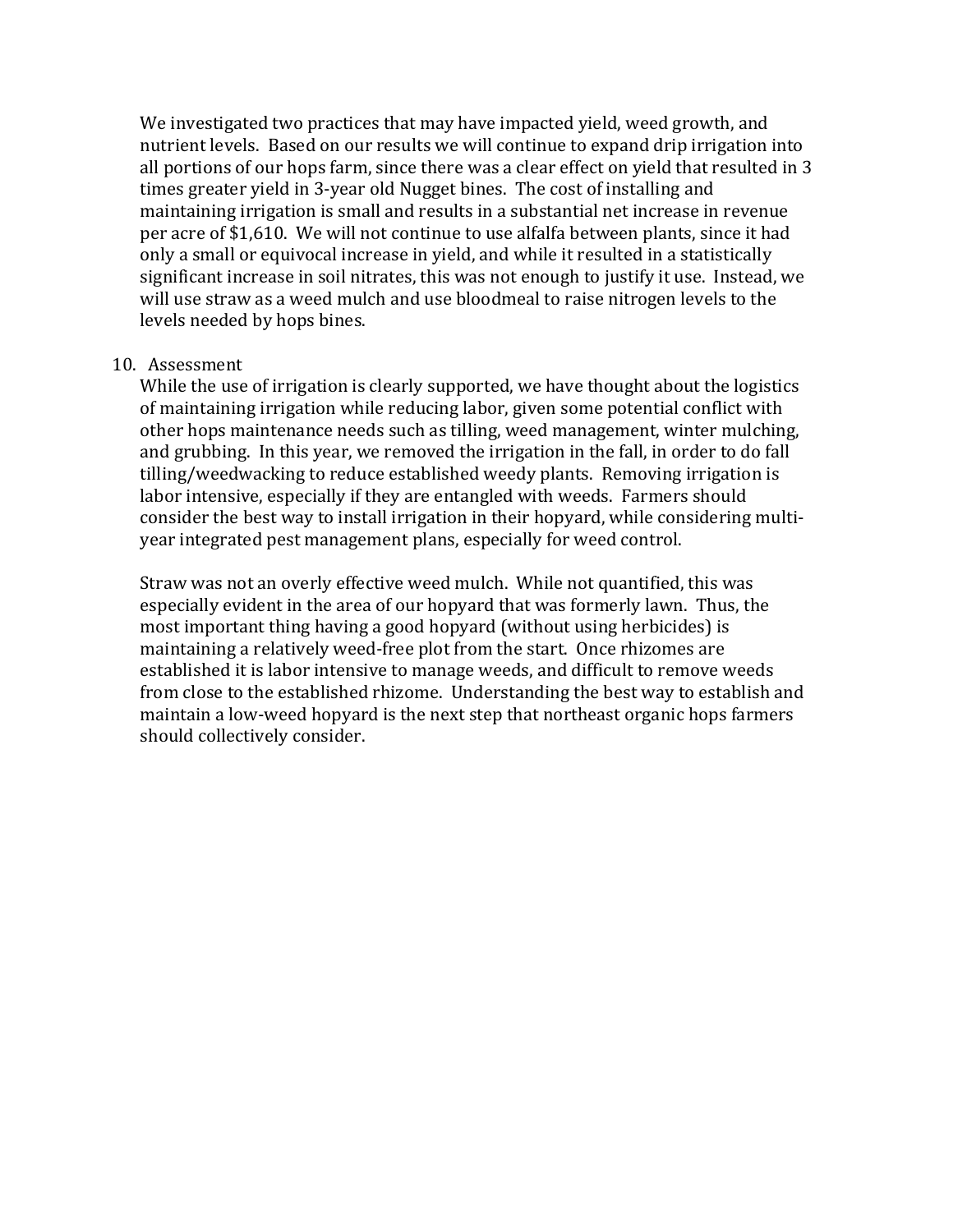# Appendix.

| Figure A1: Hopyard plot at Aroostook Hops, Westfield, ME (Ct = Centennial) |  |
|----------------------------------------------------------------------------|--|
|                                                                            |  |

| Row #           | 13             | 12             | 11             | 10             | 9                         | 8              | 7              | 6       | 5                      | $\overline{\mathbf{4}}$ | 3              | $\mathbf 2$    | 1              |
|-----------------|----------------|----------------|----------------|----------------|---------------------------|----------------|----------------|---------|------------------------|-------------------------|----------------|----------------|----------------|
| Growth Year     | $\overline{2}$ | $\overline{2}$ | $\overline{2}$ | $\overline{2}$ | $\overline{2}$            | $\overline{2}$ | $\overline{3}$ | 3       | $\overline{2}$         | 3                       | $\overline{3}$ | $\overline{3}$ | $\overline{3}$ |
| Cover<br>Method | $\mathsf{A}$   | $\sf S$        | $\mathsf{A}$   | $\sf S$        | $\boldsymbol{\mathsf{A}}$ | $\sf S$        | $\mathsf A$    | $\sf S$ | mix                    | $\mathsf{A}$            | $\sf S$        | $\mathsf A$    | $\sf S$        |
| Irrigation      | Y              | $\mathsf{N}$   | ${\sf N}$      | Y              | Y                         | ${\sf N}$      | $\mathsf{N}$   | Y       | Y                      | ${\sf N}$               | Y              | Y              |                |
| # hills         | 71             | $71\,$         | 57             | 57             | 57                        | 57             | 14             | 14      | 43                     | 57                      | 57             | 57             | 57             |
| 50'             |                |                | Centennial     |                |                           |                |                |         | $\mathsf{C}\mathsf{t}$ |                         |                |                |                |
| 100'            |                | Nugget         |                |                |                           |                |                |         | Ng                     | Nugget                  |                | Nugget         |                |
| 50'             |                | Cascade        |                |                |                           |                | Ct             |         |                        |                         |                |                |                |
| 50'             |                | Willamette     |                |                |                           |                |                |         |                        |                         |                |                |                |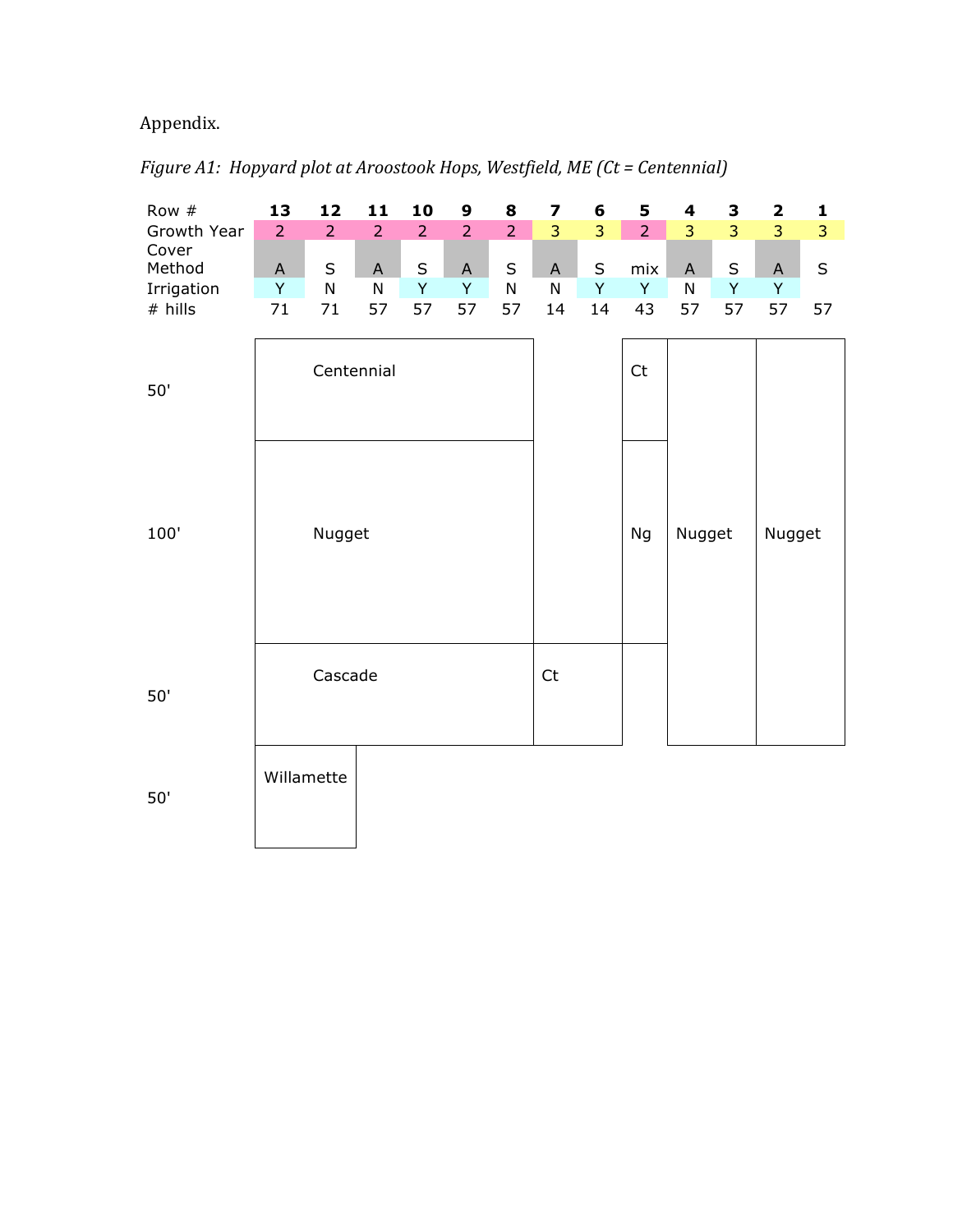Table A1: Soil test results by cover (A=alfalfa, S=straw), irrigation, soil history *(Gr=grass,)Po=potatoes),)variety)(N=Nugget,)CT=Centennial,)W=Willamette,) CA=Cascade)* and age of plants (in years).

| Cover |              | Irrig SoilHist Variety Age pH Lime2 Pbs Klbs Mgbs Cabs CEC Ksat MgSat CaSat Acid Org Sulf Copp Iron Mn |             |   |     |      |      |      |     |       |      |      |      |      |      |     |     |      |      |      |            | $Zn$ NO <sub>2</sub> NH <sub>4</sub> |              |
|-------|--------------|--------------------------------------------------------------------------------------------------------|-------------|---|-----|------|------|------|-----|-------|------|------|------|------|------|-----|-----|------|------|------|------------|--------------------------------------|--------------|
| A     | Irrig        | Gг                                                                                                     | N           | 3 | 69  | 6.37 | 33.5 | 642  | 428 | 5421  | 11.3 | 72   | 15.5 | 77.3 | 0    | 6.3 | 12  | 0.69 | 4.8  |      | 0.7        |                                      | 4            |
| s     | Irrig        | Gг                                                                                                     | $_{\rm CT}$ |   | 6.9 | 6.28 | 51   | 920  | 347 | 5187  | 11   | 10.7 | 13   | 76.3 | 0    | 5.9 | 9   | 0.6  | 4.7  | 8.9  | 0.9        | ٦                                    | 5.           |
| s     | <b>Irrig</b> | Gг                                                                                                     | N           |   | 65  | 6.12 | 30.8 | 843  | 308 | 3706  | 9.3  | 11.5 | 13.5 | 74.9 | 0    | 5.3 | 11  | 0.87 | 5.9  |      | 0.7        | з                                    | 3            |
| A     | Non          | Ġг                                                                                                     | $_{\rm CT}$ | 3 | 6.8 | 6.31 | 39.2 | 763  | 375 | 4883  | 10.9 | 8.9  | 14   | 77.1 | 0    | 6.2 | 11  | 0.6  | 4.8  | 7.6  | 0.9        | 6                                    | 4            |
| A     | Non          | Gг                                                                                                     | N           | 3 | 6.4 | 6.09 | 29.3 | 588  | 327 | 3268  | 9.1  | 8.2  | 14.7 | 77.1 | 0    | 5.4 | 10  | 0.78 | 5.7  | 5.6  | 0.7        | 3                                    | 3            |
| s     | Non          | Ġг                                                                                                     | N           | 3 | 7.2 | 0    | 18.1 | 484  | 484 | 13231 | 12   | 5.1  | 16.5 | 78.4 | 0    | 6.1 | 9   | 0.44 | 5.2  | 14.3 | $\bm{0.7}$ | 4                                    | 2            |
| А     | Irrig        | Po                                                                                                     | W           |   | 6.3 | 5.99 | 41.7 | 608  | 256 | 3019  | 8.4  | 9.2  | 12.4 | 78.4 | 0    | 4.9 | 10  | 1.07 | 5.7  | 6    | 0.9        | 6                                    | 4            |
| A     | Irng         | Po                                                                                                     | <b>CA</b>   |   | 6.2 | 6.01 | 44.5 | 802  | 257 | 2845  | 7.7  | 13.3 | 13.7 | 73   | 0    | 4.4 | -11 | 1.12 | 5.1  | 6.2  |            |                                      | 4            |
| A     | Inig         | Po                                                                                                     | N           |   | 6.1 | 5.99 | 36   | 515  | 214 | 2584  | 6.6  | 9.9  | 13.2 | 77   | 0    | 3.5 | 10  | 0.97 | 7.1  | 5.3  | 0.9        |                                      | 5            |
| A     | <b>Irng</b>  | Po                                                                                                     | CT          | 2 | 6.2 | 6.01 | 42.8 | 556  | 246 | 2791  | 7.1  | 10   | 14.2 | 75.9 | 0    | 3.7 | 10  | 0.96 | 5.7  | 5.5  | 0.9        | 4                                    | 5            |
| s     | Irrig        | Po                                                                                                     | <b>CA</b>   |   | 6.5 | 6.16 | 48.8 | 614  | 351 | 3737  | 8.5  | 9.2  | 16.8 | 73.9 | 0    | 4.4 | 9   | 0.88 | 5.3  | 6.1  | 0.7        | 2                                    | 2            |
| s     | <b>Irrig</b> | Po                                                                                                     | N           |   | 63  | 6.05 | 44.1 | 788  | 295 | 2546  | 73   | 13.7 | 16.4 | 69.9 | 0    | 3.7 | 8   | 1.17 | 7.2  | 46   | 0.9        |                                      | $\mathbf{2}$ |
| s     | Irrig        | Po                                                                                                     | CT          |   | 6.7 | 6.18 | 59   | 1169 | 386 | 3277  | 8.6  | 17.3 | 18.5 | 64.2 | 0    | 3.9 | 9   | 1.02 | 6.1  | 4.8  | 0.8        | 4                                    | 2            |
| A     | Non          | Po                                                                                                     | <b>CA</b>   |   | 6.1 | 5.92 | 35.4 | 496  | 248 | 2782  | 7.1  | 88   | 14.3 | 76.9 | 0    | 4   | 10  | 1.13 | 7.1  | 4.7  | 0.9        |                                      | 3            |
| A     | Non          | Po                                                                                                     | N           |   | 59  | 5.87 | 31.6 | 431  | 226 | 2103  | 6.6  | 8.2  | 13.9 | 77.9 | 0    | 4.1 | -10 | 1.03 | 7.7  | 4.7  | -0.9       | 8                                    | 3            |
| A     | Non          | Po                                                                                                     | CT          |   | 5.7 | 5.76 | 37.9 | 515  | 233 | 1890  | 8.3  | 8    | 11.6 | 56.7 | 23.7 | 4.1 | 13  | 1.53 | 11.2 | 4.9  |            |                                      | 4            |
| s     | Non          | Po                                                                                                     | W           |   | 59  | 5.86 | 42.2 | 612  | 243 | 2480  | 6.5  | 12   | 15.3 | 72.7 | 0    | 3.9 | 11  | 1.27 | 6    | 6.1  |            | 4                                    | 4            |
| s     | Non          | Po                                                                                                     | CA.         |   | 6.3 | 6.07 | 41.6 | 900  | 246 | 2731  | 7.6  | 15   | 13.2 | 71.8 | 0    | 4   | 9   | 0.92 | 5.5  | 6.6  | 0.9        | 3                                    | 6            |
| s     | Non          | Po                                                                                                     | N           | 2 | 6.1 | 5.95 | 37   | 573  | 198 | 2167  | 6.6  | 10.9 | 12.1 | 77   | 0    | 3.5 | 8   | 0.94 | 5.7  | 4.1  | 0.7        | з                                    |              |
| s     | Non          | Po                                                                                                     | <b>CT</b>   |   | 5.9 | 5.85 | 35.4 | 489  | 191 | 1830  | 5.9  | 10.5 | 13.2 | 76.3 | 0    | 3.7 | 9   | 1.22 | 6.9  | 3.6  | 0.9        | ٦                                    | 2            |